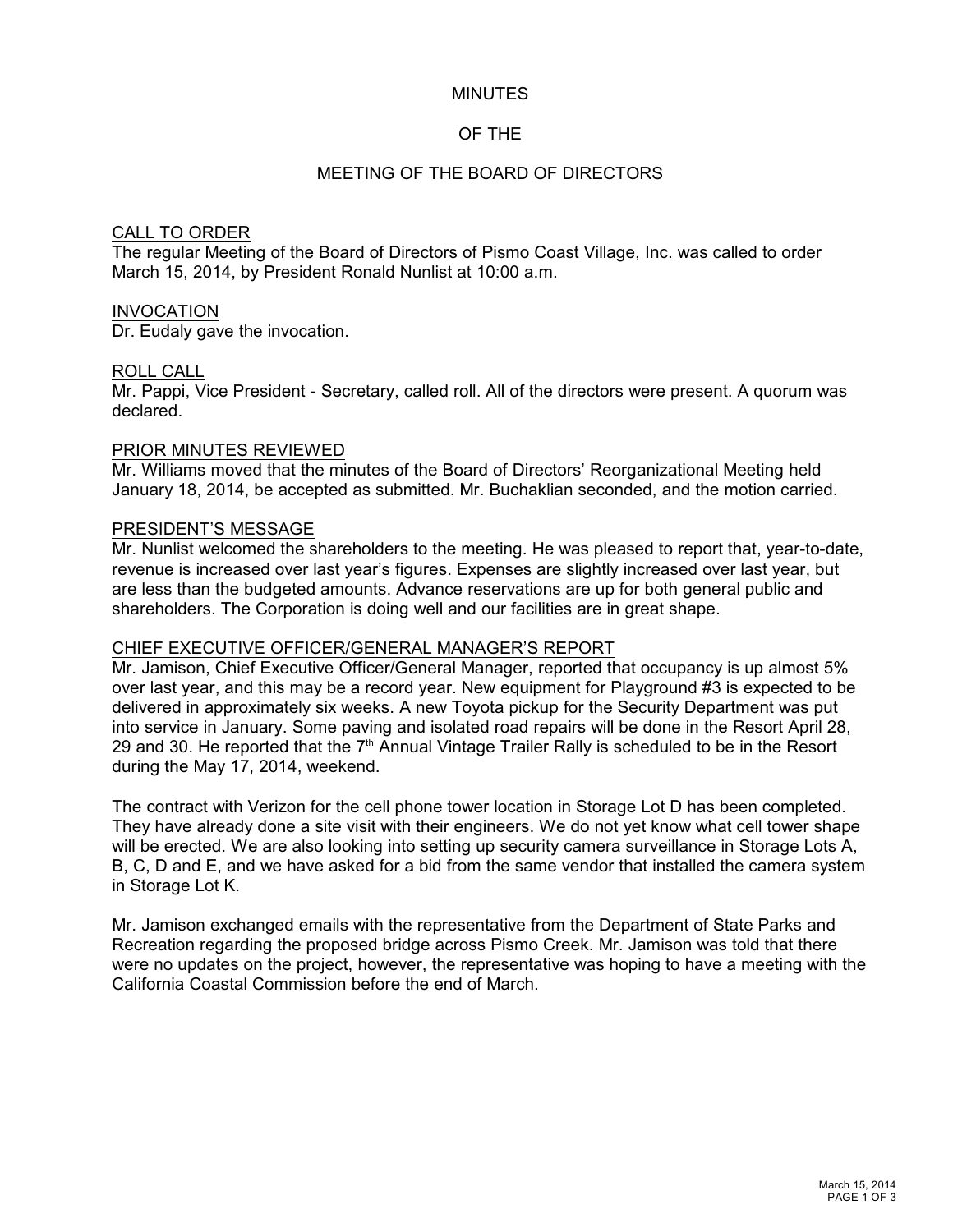Mr. Jamison reported on the status of the construction of Restroom#2. The City of Pismo Beach represents FEMA in our area, and he has been working with them to resolve the challenges with FEMA requirements. We received permission to proceed with the project yesterday. We hope to have an inspection of the footings next Tuesday, and to pour the foundation by the end of the week. Mr. Jamison reviewed an incident involving the local Air Pollution Control District. We unknowingly demolished Restroom #2 without complying with the ten-day waiting period after the filing of the application. The representative came to inspect the job site after the demolition and met with Mr. Jamison. They discussed the requirements, and Mr. Jamison was told to write a letter to the agency explaining that we did not follow protocol. The final ruling on this was that we were not fined, but we must write a letter to CalARVC to notify other association members that they need to follow the proper guidelines when doing demolition work on their property. He was also asked to write a letter to the Department of Housing and Community Development, the agency that issues project permits, to ask that they include in all their plans the requirement that operators that do demolition must comply with the guidelines.

Yesterday Mr. Jamison spoke with the Public Works Director for the City of Pismo Beach regarding their proposal to change Ocean View and Stimson streets to one-way traffic to facilitate RV movements around town. There will be a public workshop at the Pismo Beach City Council chambers on April 2, 2014, to gather information on this proposal. The Director also asked Mr. Jamison if the Board of Directors had approved the agreement for the 35 by 35 foot easement for the lift station vault and pump equipment space in Storage Lot A. Mr. Jamison asked that discussion on the agreement be added to today's Closed Session. In conjunction with the new lift station, the replacement of the six-inch sewer line down Dolliver Street/Highway One is planned for this Summer, however, he hopes that they will reconsider this timing.

# EXECUTIVE COMMITTEE REPORT

Mr. Nunlist reported that the Executive Committee met jointly with the Personnel and Compensation/Benefits Committee yesterday afternoon. The main topics of discussion at the meeting were the employee health insurance program and the 401(k) plan. Some changes may need to be considered for these programs later this year.

## FINANCE COMMITTEE REPORT

Mr. Hardesty, Chair, said his committee met this morning and reviewed the financial statement for the five-month period ended February 28, 2014. He was pleased to report that, year-to-date, we are well ahead of last year's revenue. We are looking forward to a good Summer.

## OPERATIONS COMMITTEE REPORT

Mr. Plumley, Chair, said that the Operations Committee met this morning. At the Board's January Reorganizational Meeting, the Committee was tasked with reviewing the reservation system for Clubhouse bookings with the intent of setting policy to better utilize the space. After discussion, the Committee recommended to Mr. Jamison that the Clubhouse space is to be reserved in four hour time blocks, with a \$25 refundable reservation deposit.

## AUDIT COMMITTEE REPORT

Mr. Enns, Chair, said the Committee met yesterday. The Committee received an update on some of the changes made to the advance deposit procedures, and the Committee will continue monitoring this item. The Committee reviewed some of the documentation from the Brown Armstrong audit report, and also discussed some of the items to be reviewed during the year.

## NOMINATING COMMITTEE REPORT

Mr. Hearne, Chair, said the Committee met yesterday. He introduced the other members of his Committee who were elected at the January Reorganizational Meeting. The Committee discussed and set goals for the 2014 year. At their meeting, the Committee interviewed two candidates for Board membership.